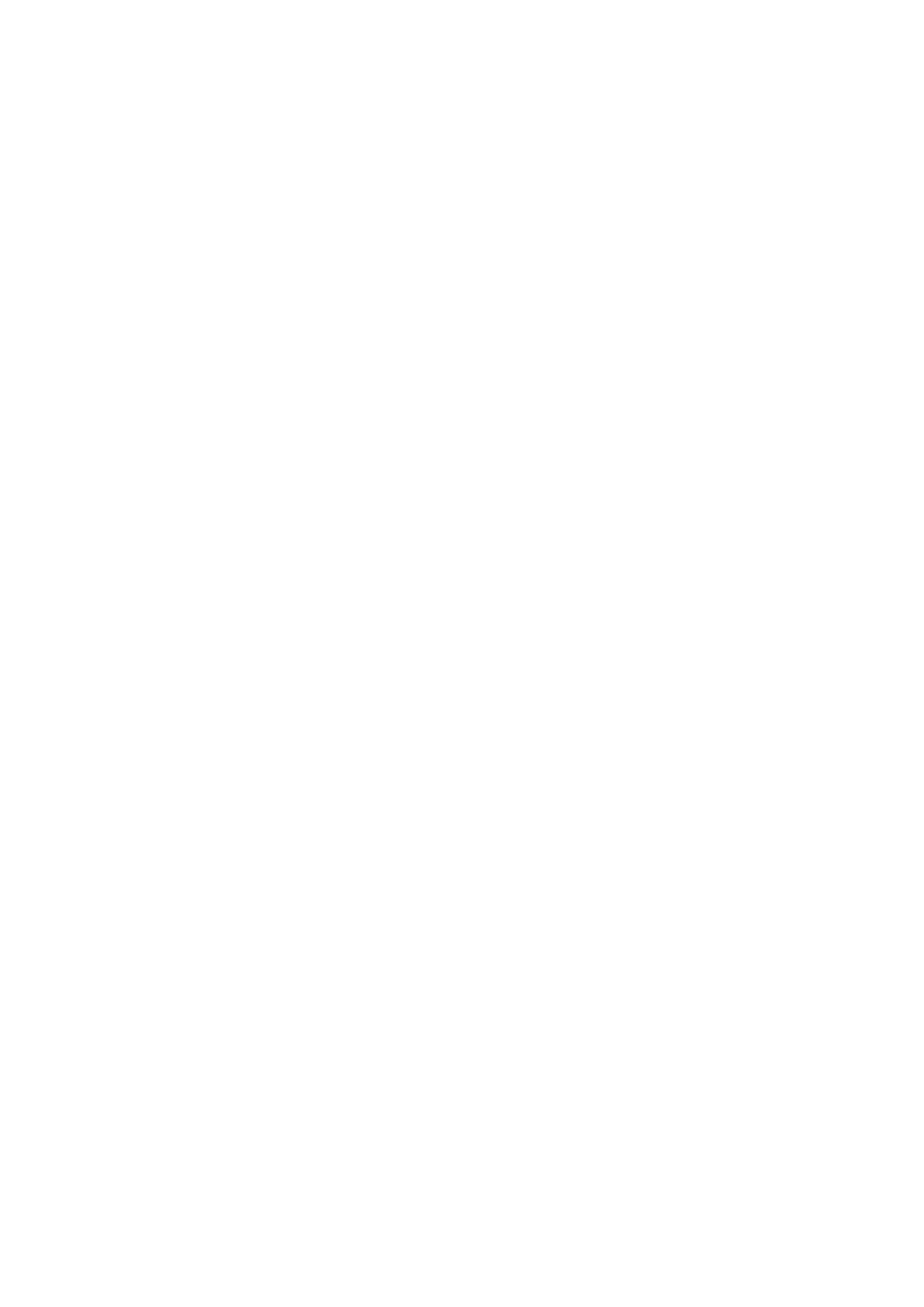### **In the case of Mikuljanac, Mališić and Šafar v. Serbia,**

The European Court of Human Rights (Second Section), sitting as a Chamber composed of:

Mrs F. TULKENS, *President*,

Mr I. CABRAL BARRETO,

Mr R. TÜRMEN,

Mr M. UGREKHELIDZE,

Mr V. ZAGREBELSKY,

Mrs A. MULARONI,

Mr D. POPOVIĆ, *judges*,

and Mrs F. ELENS-PASSOS, *Deputy Section Registrar*,

Having deliberated in private on 18 September 2007,

Delivers the following judgment, which was adopted on that date:

#### PROCEDURE

1. The case originated in an application (no. 41513/05) against the Republic of Serbia lodged with the Court under Article 34 of the Convention for the Protection of Human Rights and Fundamental Freedoms ("the Convention") by three Serbian nationals, Mr Miroslav Mikuljanac, Mrs Vesna Mališić and Mr Željko Šafar ("the applicants"), on 4 November 2005.

2. The applicants were represented by The Committee of Lawyers for Human Rights - Yucom, a non-governmental organisation with its seat in Beograd. The Serbian Government ("the Government") were represented by their Agent, Mr S. Carić.

3. On 28 August 2006 the Court decided to give notice of the application to the Government. Applying Article 29 § 3 of the Convention, it decided to rule on the admissibility and merits of the application at the same time.

# THE FACTS

#### I. THE CIRCUMSTANCES OF THE CASE

4. The applicants were born in 1963, 1958 and 1966, respectively, and live in Beograd.

5. On 23 May 2001 the applicants were dismissed from their work.

6. On 6 June 2001 they instituted civil proceedings in the Beograd Third Municipal Court against their former employer, seeking reinstatement and salary arrears.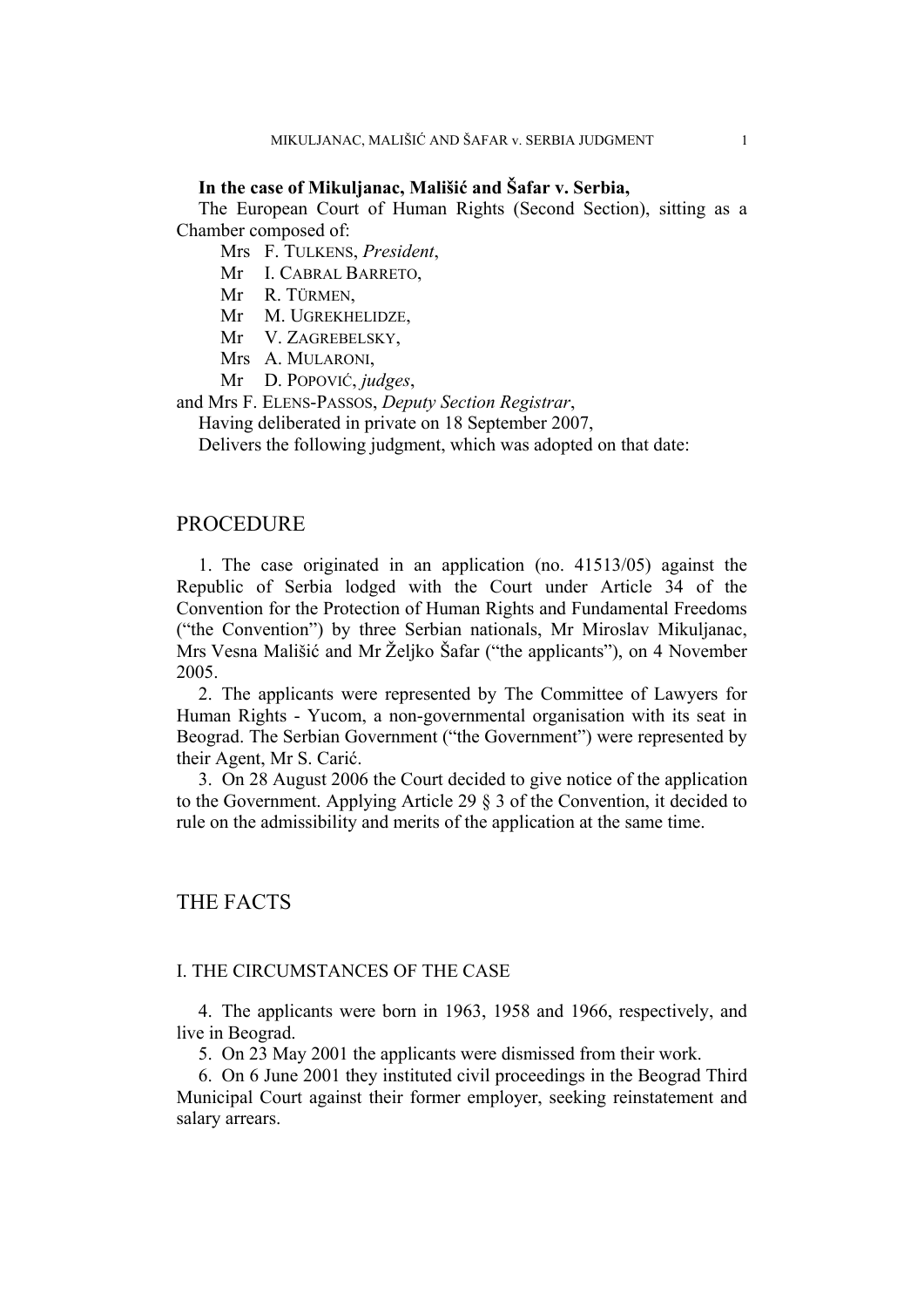7. Sometime after the respondent State's ratification of the Convention on 3 March 2004, the applicants' case was assigned to another judge.

8. The next hearing in the case was held on 26 October 2004, when the court decided to hear several witnesses.

9. The hearing scheduled for 23 December 2004 was adjourned by the judge. Subsequently, the case was yet again assigned to another judge and the next hearing was scheduled for 9 September 2005, but did not take place because the witnesses had not been duly summoned.

10. The next hearing, scheduled for 23 November 2005, was adjourned because the summoned witnesses failed to appear.

11. On 24 February 2006 the court held a hearing and heard the applicants and a witness. The applicants requested the court to obtain an additional expert opinion concerning the amount of their salary arrears. The court held two more hearings – on 31 March and 15 May 2006.

12. On 18 May 2006 the court ordered the applicants to advance the costs of the proposed expert opinion and to suggest an expert. The applicants did so on 1 June. At the next hearing held on 16 June 2006, the court ordered that the expert opinion be obtained. The appointed expert submitted the opinion on 5 October 2006.

13. The court held further hearings on 13 October and 15 November 2006. The respondent then filed a request for a transfer of jurisdiction, which was dismissed by the Supreme Court on 6 December 2006.

14. The court held further hearings on 2 and 16 February and on 16 March 2007. On the last mentioned date the court gave judgment, accepting the applicants' claim. The applicants appealed against the decision on costs and the proceedings are currently pending before the secondinstance court.

#### II. RELEVANT DOMESTIC LAW

# **A. Relevant provisions of the Judges Act as well as the Obligations Act**

15. The relevant provisions of this legislation are set out in the *V.A.M. v. Serbia* judgment (no. 39177/05, §§ 70-72, 13 March 2007).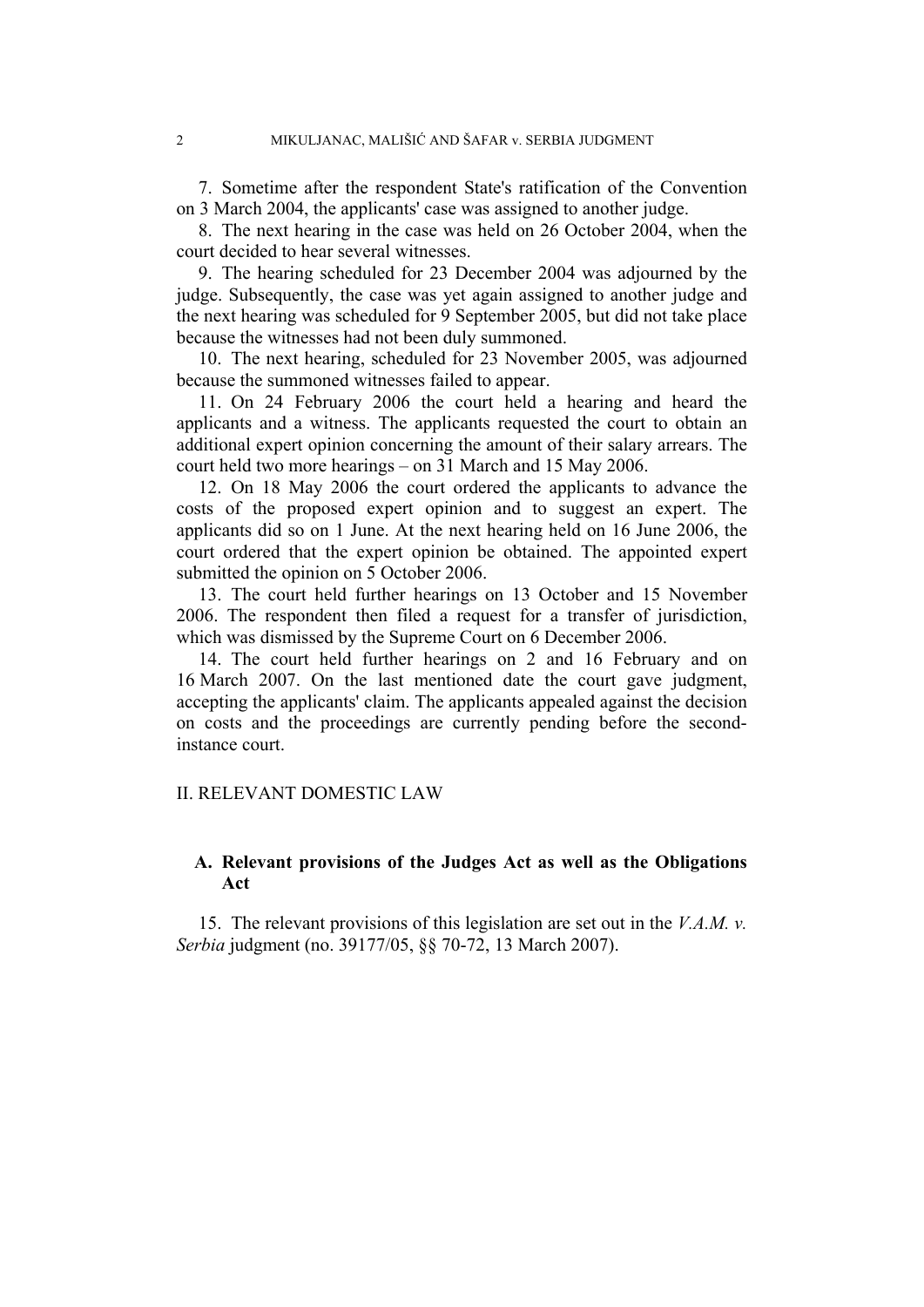#### **B. Relevant provisions of the labour laws**

# *1. Labour Act 2001 (Zakon o radu; published in the Official Gazette of the Republic of Serbia - OG RS - nos. 70/01 and 73/01)*

16. Article 122 § 3 provided that all employment-related disputes were to be resolved by the courts within a period of 6 months from the date of institution of the proceedings.

*2. Labour Act 2005 (Zakon o radu; published in OG RS no. 24/05 and 61/05)* 

17. This Act entered into force on 23 March 2005 and thereby repealed the Labour Act of 2001.

18. The text of Article 195 § 3 of the Labour Act of 2005 corresponds to the aforementioned Article 122 § 3 of the Labour Act of 2001.

# **C. The Court of Serbia and Montenegro and the succession of the State Union of Serbia and Montenegro**

19. The relevant provisions concerning the Court of Serbia and Montenegro and the succession of the State Union of Serbia and Montenegro are set out in the *Matijašević v. Serbia* judgment (no. 23037/04, §§ 12, 13 and 16-25, 19 September 2006).

**D. Criminal Code 1977 (Krivični zakon Republike Srbije; published OG SRS nos. 26/77, 28/77, 43/77, 20/79, 24/84, 39/86, 51/87, 6/89, 42/89, 21/90 and OG RS nos. 16/90, 26/91, 75/91, 9/92, 49/92, 51/92, 23/93, 67/93, 47/94, 17/95, 44/98, 10/02, 11/02, 80/02, 39/03 and 67/03)** 

20. Article 243 of this Code defines "judicial malfeasance" (*kršenje zakona od strane sudije*) as a separate criminal offence.

#### **E. Relevant constitutional provisions**

21. Article 25 of the Serbian Constitution (*Ustav Republike Srbije*), published in the Official Gazette of the Socialist Republic of Serbia (OG SRS - no. 1/90), provided as follows:

"Everyone shall be entitled to compensation for any pecuniary and non-pecuniary damages suffered due to the unlawful or improper conduct of a State official, a State body or a public authority, in accordance with the law.

Such damages shall be covered by the Republic of Serbia or the public authority [in question]."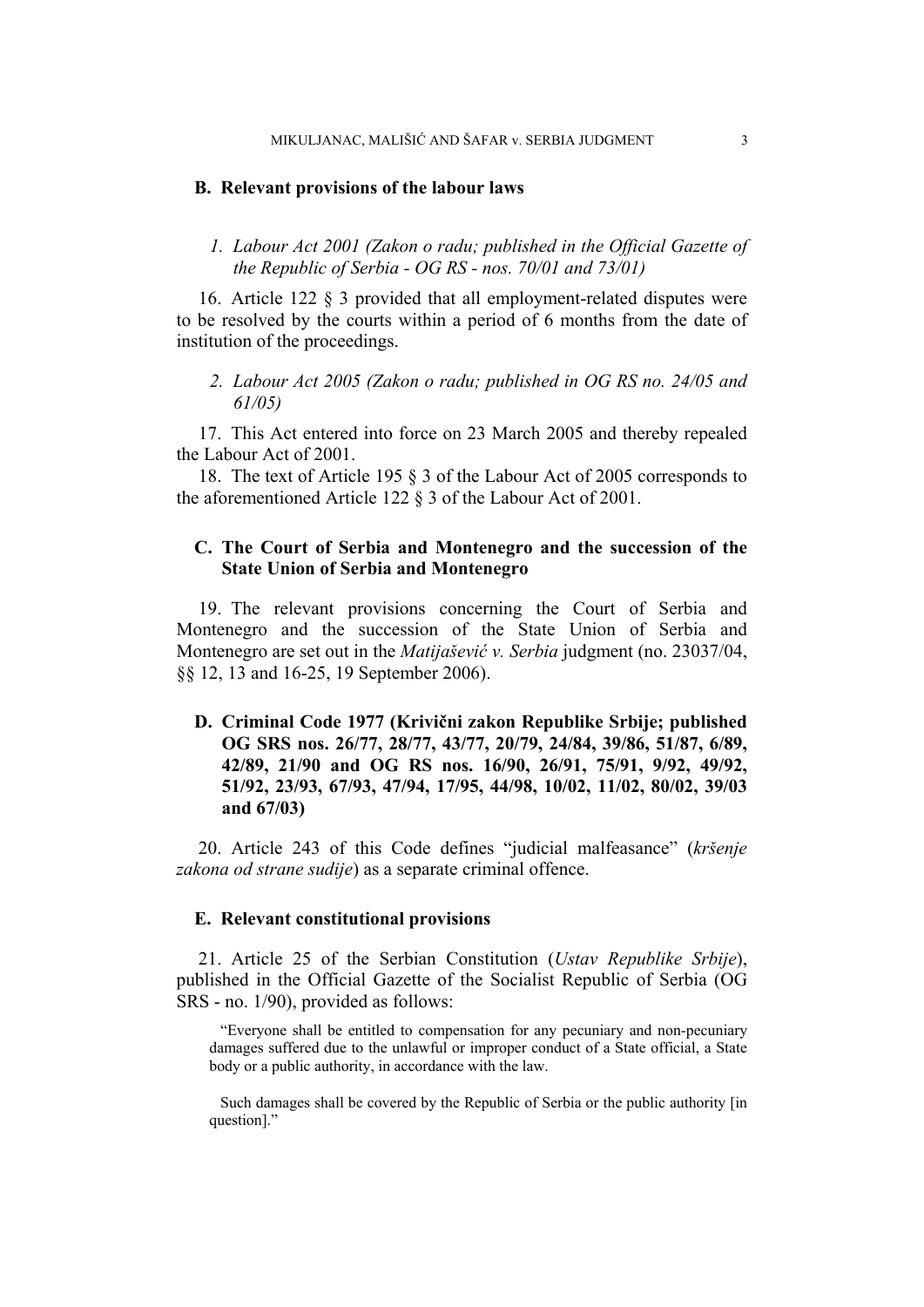22. This Constitution was repealed on 8 November 2006, which is when the "new" Constitution (published in OG RS no. 98/06) entered into force.

23. The substance of Article 35 § 2 of the new Constitution corresponds, in its relevant part, to the above-cited text of the aforementioned Article 25 of the previous Constitution.

24. Article 170 of the new Constitution provides that a constitutional complaint may be lodged against the acts of public entities violating human and minority rights and liberties guaranteed by the Constitution.

25. Section 9 of the Constitutional Act on the Implementation of the Constitution (OG RS 98/06) provides that the election of Constitutional Court judges shall be finalised before the end of the first National Assembly session.

# THE LAW

# I. ALLEGED VIOLATION OF ARTICLE 6 § 1 OF THE CONVENTION

26. The applicants complained that the length of the proceedings had been incompatible with the "reasonable time" requirement of Article 6 § 1 of the Convention, which reads as follows:

"In the determination of his civil rights and obligations ..., everyone is entitled to a ... hearing within a reasonable time by [a] ... tribunal..."

#### **A. Admissibility**

27. The Government submitted that the applicants had not exhausted all effective domestic remedies. In particular, they had failed to complain about the delay in question to the President of the competent court, the President of the directly higher court or to the Supreme Court's Supervisory Board (see paragraph 15 above). Further, the applicants had neither brought a separate civil lawsuit under Articles 199 and 200 of the Obligations Act and Article 25 of the Constitution (see paragraphs 15 and 21 above); nor had they filed a criminal complaint under Article 243 of the Criminal Code 1977 (see paragraph 20 above). Finally, they had not made use of the complaint procedure before the Court of Serbia and Montenegro (see paragraph 19 above); nor had they lodged a constitutional complaint under Article 170 of the new Serbian Constitution (see paragraph 24 above).

28. The applicants contested the effectiveness of these remedies.

29. As regards the possibility of lodging a constitutional complaint, it is observed that the new Serbian Constitution indeed envisaged the possibility of lodging an individual constitutional complaint against acts of public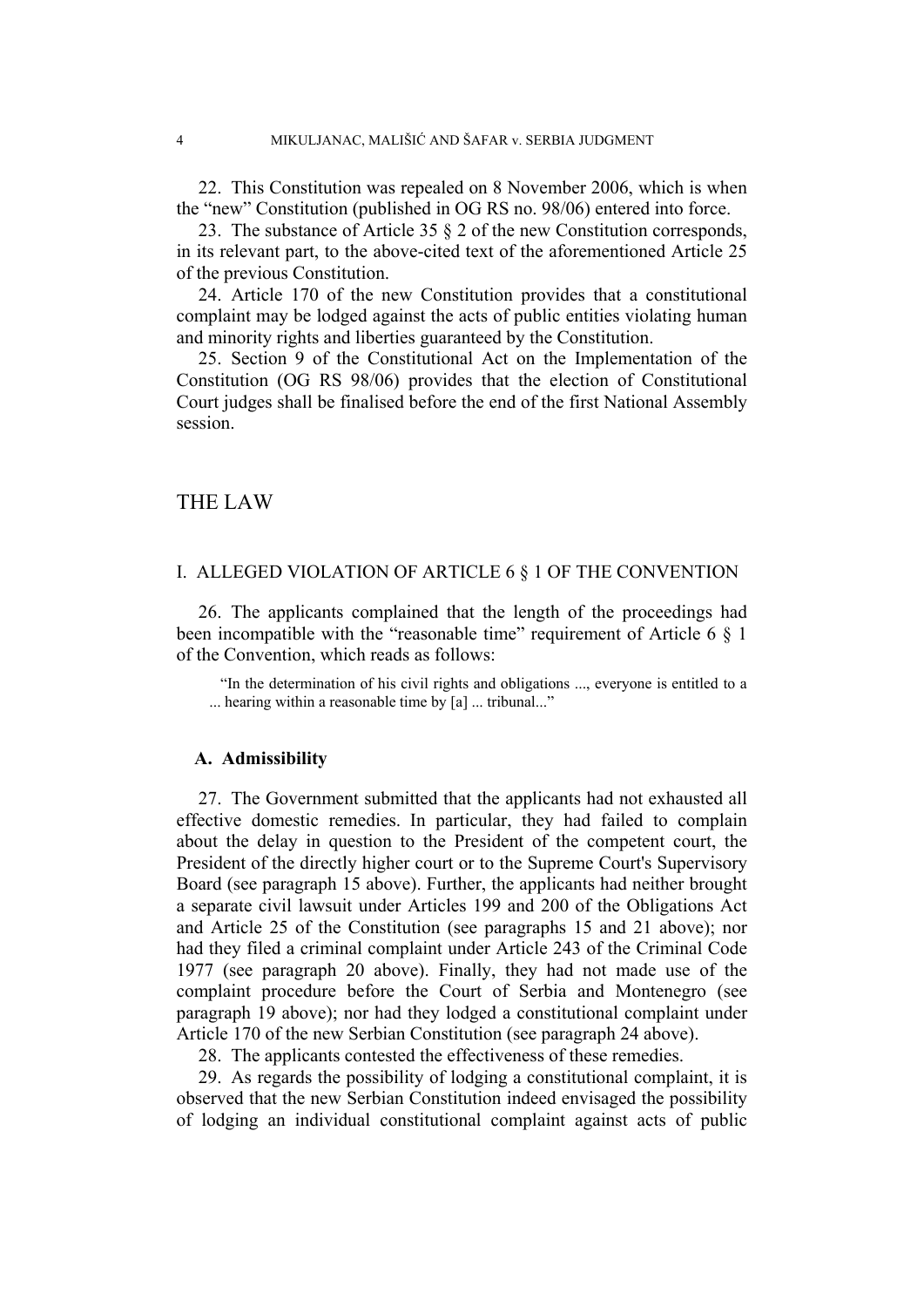entities violating the individual's human rights (see above paragraph 24). However, the Court notes that the said provision is of a general nature and requires further implementation – the election of judges and the establishment of the Constitutional Court, as well as the adoption of legislation regulating its structure and rules of procedure. Nevertheless, none of these conditions have to date been fulfilled; the respondent State has not elected judges, nor has it adopted the necessary legislation. In these circumstances, a constitutional complaint cannot be considered as having been available to the applicants or as being a remedy that needed to be exhausted in the circumstances of the present case.

30. In respect of the remainder of the remedies put forward by the Government, the Court has already held that they could not be deemed effective within the meaning of Article 35 § 1 of the Convention (see, *mutatis mutandis*, *V.A.M. v. Serbia*, cited above, §§ 85-88 and 119, 13 March 2007, and *EVT Company v. Serbia*, no. 3102/05, §§ 39 and 41, 21 June 2007). It sees no reason to depart from those findings in the present case and concludes, therefore, that the Government's objections must be rejected.

31. The Court notes that this complaint is not manifestly ill-founded within the meaning of Article 35  $\S$  3 of the Convention. It further notes that it is not inadmissible on any other grounds. It must therefore be declared admissible.

#### **B. Merits**

#### *1. Arguments of the parties*

32. The Government acknowledged that the present case, being of a labour law nature, was of great importance for the applicants. However, they argued that the case was factually complex and that the applicants had contributed to its length because they had filed three claims within one civil action. Had each of the applicants filed their own claim separately, this would have shortened the length of the proceedings to a certain extent.

33. As regards the conduct of the competent authorities, the Government pointed to the significant backlog of cases which burdens the Serbian courts. They submitted that the courts were undergoing a special program to absorb that backlog, starting in 2006, but that it was not possible to resolve the issue in the short time since Serbia has been a party to the Convention.

34. The applicants disagreed. They submitted that, by filing their claims in one set of proceedings, given that they were based on the same legal grounds, they have contributed to efficiency and the lowering of the overall costs.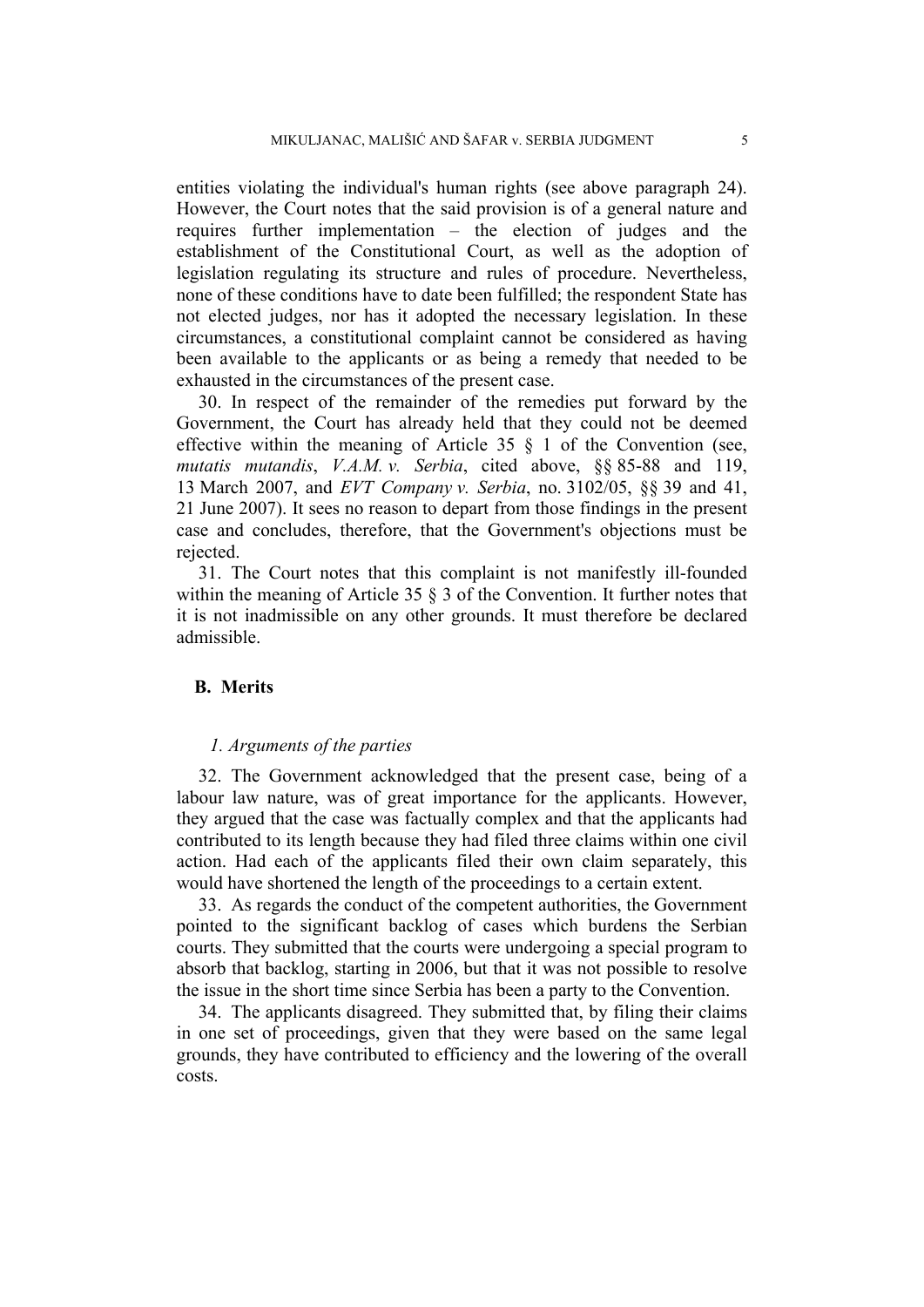#### *2. Period to be taken into account*

35. The Court notes that the proceedings started on 6 June 2001 when the applicants filed their civil action. According to the information available in the case file, they were still pending on the date of adoption of the present judgment. Consequently, they have lasted more than six years and three months before two instances.

36. However, the period falling within the Court's jurisdiction began on 3 March 2004, when the Convention entered into force in respect of Serbia, and has not yet ended on the date of the adoption of the present judgment. It has thus lasted over three years and six months for two levels of jurisdiction.

37. Nevertheless, in order to determine the reasonableness of the length of time in question, regard may also be had to the state of the case on 3 March 2004 (see, among other authorities, *Styranowski v. Poland*, judgment of 30 October 1998, *Reports of Judgments and Decisions* 1998-VIII, p. 3376, § 46). By that date, the case had already been pending two years and nine months at first instance.

#### *3. The Court's assessment*

38. The Court reiterates that the reasonableness of the length of proceedings must be assessed in the light of the circumstances of the case and with reference to the following criteria: the complexity of the case, the conduct of the applicants and the relevant authorities and what was at stake for the applicants in the dispute (see, among many other authorities, *Frydlender v. France* [GC], no. 30979/96, § 43, ECHR 2000-VII).

39. According to the Court's established case-law, a chronic backlog of cases is not a valid explanation for excessive delay (see *Probstmeier v. Germany*, judgment of 1 July 1997, *Reports* 1997-IV, p. 1138, § 64). Moreover, Article 6 § 1 imposes on the Contracting States the duty to organise their judicial systems in such a way that their courts can meet each of its requirements, including the obligation to hear cases within a reasonable time (see *Portington v. Greece,* judgment of 23 September 1998, *Reports* 1998-VI, p. 2633, § 33). This obligation is valid for all Contracting States, regardless of the date of their ratification of the Convention.

40. Further, the Court cannot accept the Government's argument that filing three identical claims in one action contributed to the complexity of the case. Had the applicants filed three separate actions concerning the same legal and factual background, the domestic courts, for reasons of the efficient administration of justice, would probably have joined them. Otherwise they would have been obliged to hear the same witnesses and obtain expert opinions three times. The Court therefore concludes that the applicants did not contribute to the length of the proceedings.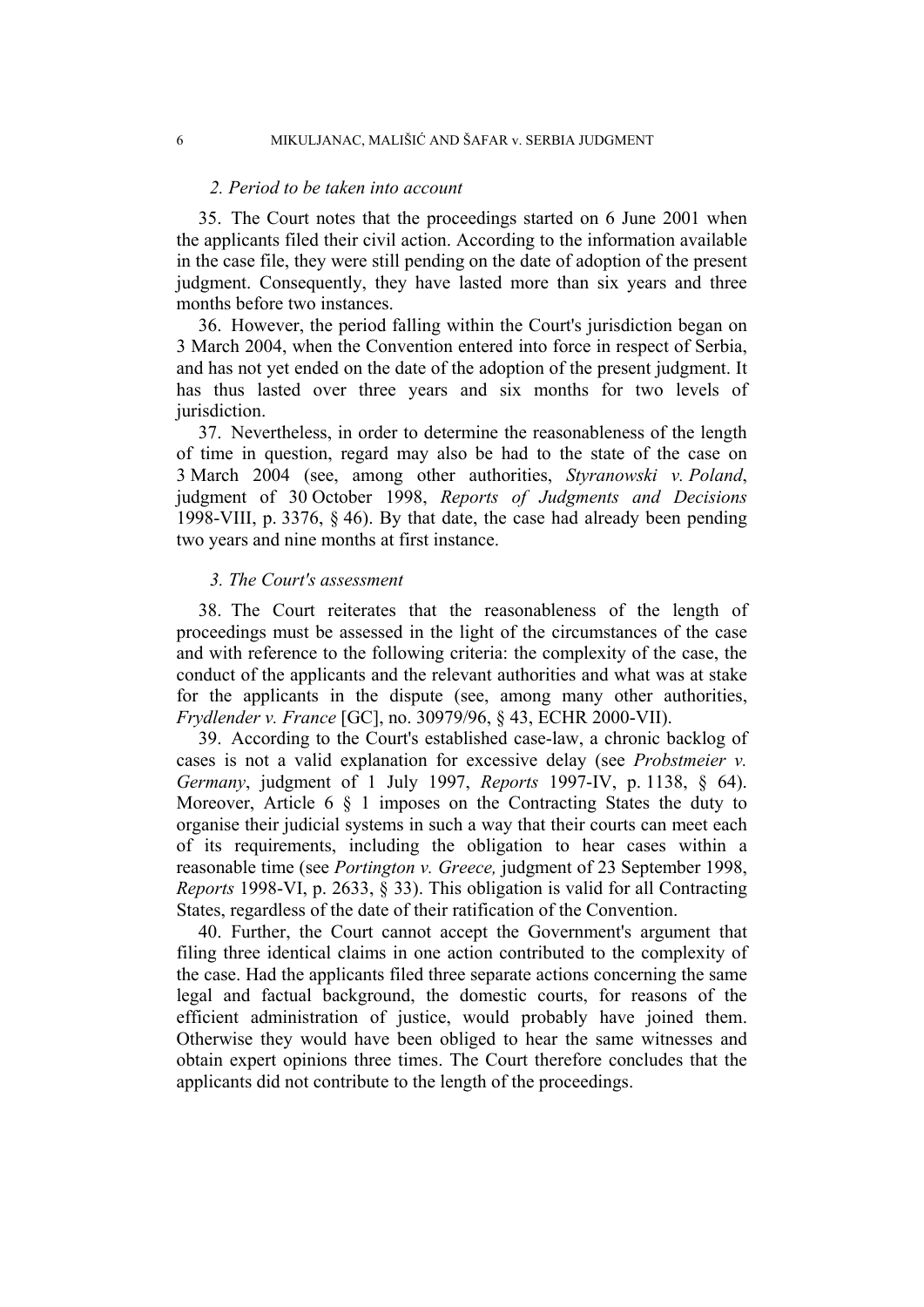41. In contrast, it appears that the conduct of the domestic authorities caused a certain delay in the case. This transpires from the fact that, after the ratification of the Convention, the case was on two occasions re-assigned to different judges and that, consequently, for a period of almost a year the competent court held no hearings (from 23 October 2004 until 9 September 2005). In addition the subject matter of the litigation was of primary importance to the applicants and required that the proceedings be dealt with "expeditiously" (see *Guzicka v. Poland*, no. 55383/00, § 30, 13 July 2004). Indeed, this requirement is reinforced additionally in respect of States where domestic law provides that reinstatement cases must be resolved with particular urgency (see, *mutatis mutandis*, *Borgese v. Italy*, judgment of 26 February 1992, Series A no. 228-B, § 18; see also paragraphs 16-18 above).

42. The Court has frequently found violations of Article 6 § 1 of the Convention in cases raising issues similar to the one in the present application (see *Frydlender*, cited above).

43. Having examined all the material submitted to it, the Court considers that the Government have not put forward any fact or argument capable of persuading it to reach a different conclusion in the case at hand. Having regard to its case-law on the subject and in particular the protracted duration of this employment claim before the first-instance court, the Court considers that in the present case the length of the proceedings was excessive and failed to meet the "reasonable time" requirement.

There has accordingly been a breach of Article 6 § 1.

# II. ALLEGED VIOLATION OF ARTICLE 13 OF THE CONVENTION

44. The applicants further complained of the fact that in Serbia there was no court to which an application could be made to complain of the excessive length of proceedings. They relied on Article 13 of the Convention.

45. The Government contested that argument.

#### **A. Admissibility**

46. The Court notes that this complaint is linked to the one examined above and must, therefore, likewise be declared admissible.

#### **B. Merits**

47. The Court reiterates that Article 13 guarantees an effective remedy before a national authority for an alleged breach of the requirement under Article 6 § 1 to hear a case within a reasonable time (see *Kudła v. Poland* [GC], no. 30210/96, § 156, ECHR 2000-XI). It notes that the objections and arguments put forward by the Government have been rejected in earlier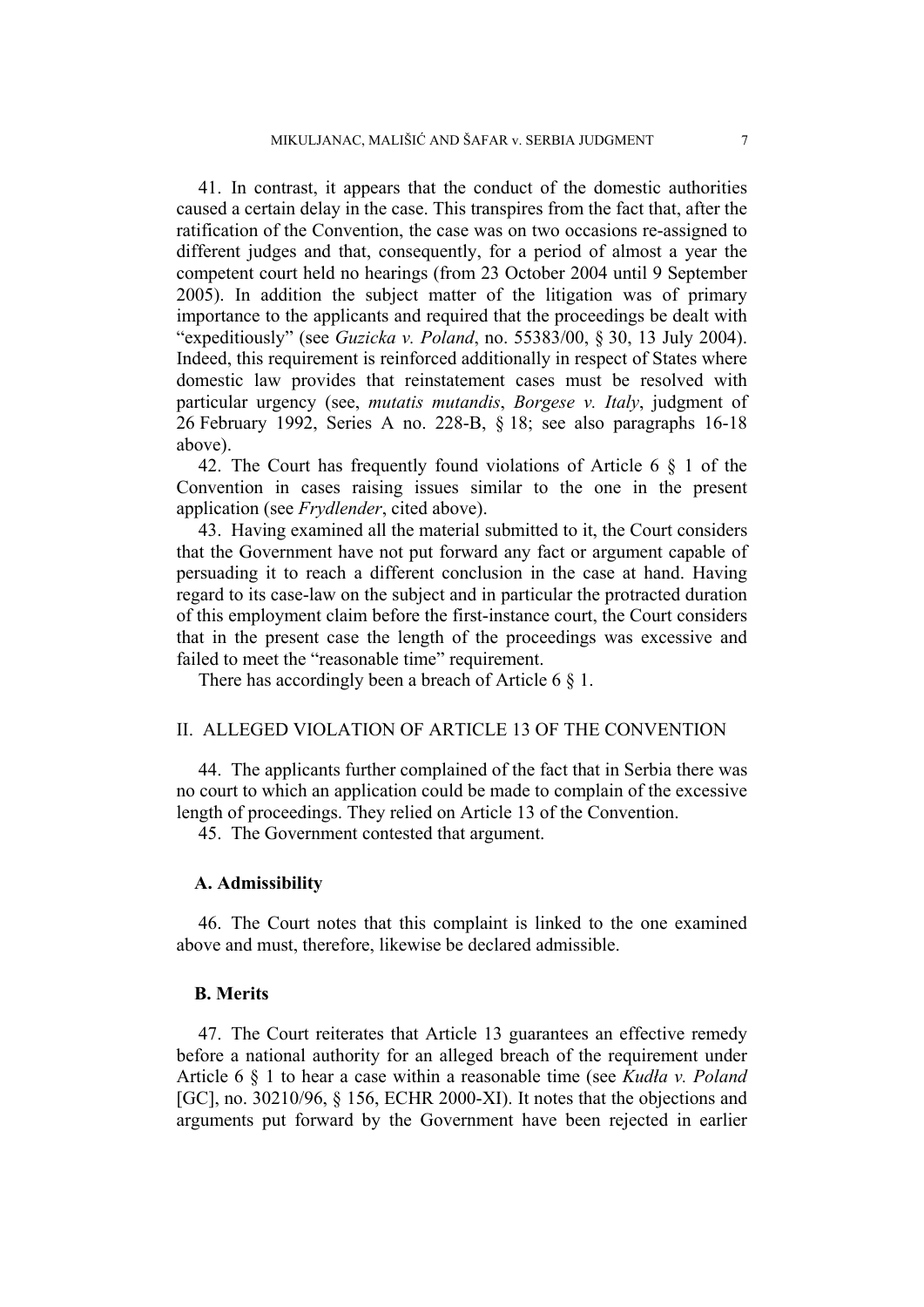cases (see *V.A.M. v. Serbia*, no. 39177/05, § 155, 13 March 2007) and sees no reason to reach a different conclusion in the present case.

48. Accordingly, the Court considers that in the present case there has been a violation of Article 13 of the Convention on account of the lack of a remedy under domestic law whereby the applicants could have obtained a ruling upholding their right to have their case heard within a reasonable time, as set forth in Article 6 § 1 of the Convention.

#### III. APPLICATION OF ARTICLE 41 OF THE CONVENTION

#### 49. Article 41 of the Convention provides:

"If the Court finds that there has been a violation of the Convention or the Protocols thereto, and if the internal law of the High Contracting Party concerned allows only partial reparation to be made, the Court shall, if necessary, afford just satisfaction to the injured party."

#### **A. Damage**

50. The applicants each claimed 2,000 euros (EUR) in respect of nonpecuniary damage.

51. The Government contested this claim.

52. The Court considers that the applicants must have sustained some non-pecuniary damage. Ruling on an equitable basis, it awards them EUR 1,000 each under that head.

#### **B. Costs and expenses**

53. The applicants did not specify their claim in this respect. Accordingly, the Court makes no award under this head.

#### **C. Default interest**

54. The Court considers it appropriate that the default interest should be based on the marginal lending rate of the European Central Bank, to which should be added three percentage points.

# FOR THESE REASONS, THE COURT UNANIMOUSLY

1. *Declares* the application admissible;

2. *Holds* that there has been a violation of Article 6 § 1 of the Convention;